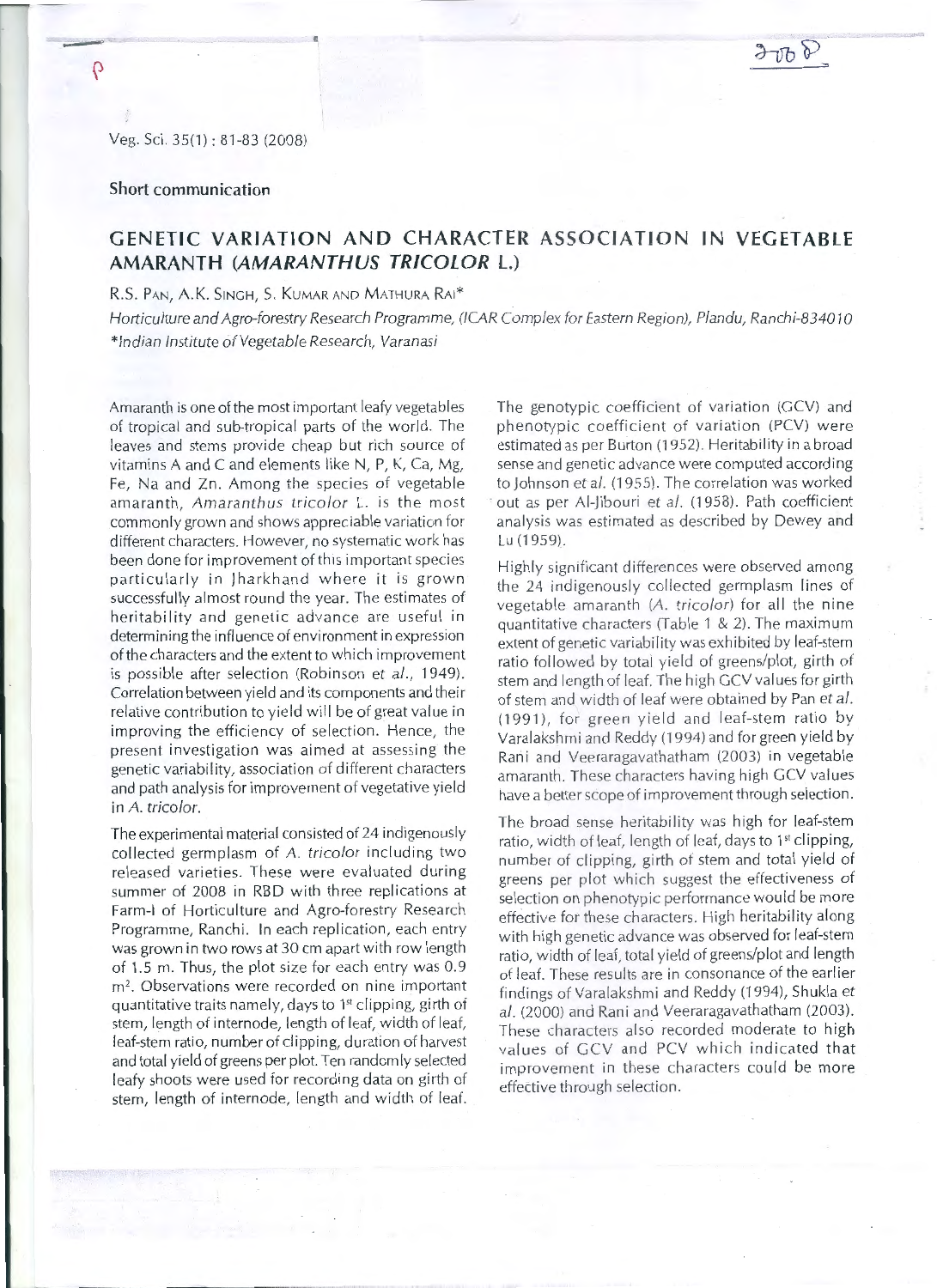## 82 PAN ET AL.

| Genotypes        | Days to 1st | Girth of  | Length of      | Length of | Width of  | Leaf-stem | Number of | Duration of    | Total yield of    |
|------------------|-------------|-----------|----------------|-----------|-----------|-----------|-----------|----------------|-------------------|
|                  | clipping    | stem (cm) | internode (cm) | leaf (cm) | leaf (cm) | ratio     | clipping  | harvest (days) | greens/ plot (kg) |
| HAAMTH-3         | 50.00       | 0.40      | 3.39           | 7.02      | 3.42      | 0.55      | 3.33      | 27.00          | 2.38              |
| HAAMTH-5         | 51.00       | 0.50      | 3.20           | 9.52      | 4.53      | 1.23      | 3.00      | 23.00          | 1.82              |
| HAAMTH-6         | 50.00       | 0.54      | 3.97           | 8.46      | 3.80      | 0.37      | 3.00      | 23.66          | 2.35              |
| HAAMTH-9         | 50.00       | 0.64      | 3.29           | 10.51     | 4.84      | 0.63      | 3.66      | 27.00          | 2.33              |
| HAAMTH-13        | 50.33       | 0.56      | 3.39           | 8.84      | 4.04      | 0.71      | 3.66      | 29.66          | 2.65              |
| HAAMTH-15        | 50.33       | 0.73      | 3.72           | 12.35     | 7.37      | 1.10      | 3.33      | 26.66          | 1.95              |
| HAAMTH-16        | 50.33       | 0.65      | 3.55           | 12.09     | 7.30      | 2.01      | 3.00      | 23.66          | 1.73              |
| HAAMTH-17        | 50.33       | 0.64      | 4.78           | 11.28     | 5.34      | 1.00      | 3.00      | 23.66          | 2.97              |
| HAAMTH-21        | 48.00       | 0.57      | 3.65           | 10.35     | 5.02      | 1.06      | 3.00      | 28.33          | 3.11              |
| HAAMTH-24        | 51.00       | 0.78      | 3.38           | 9.82      | 5.35      | 0.78      | 3.00      | 26.00          | 1.21              |
| HAAMTH-25        | 50.00       | 0.62      | 4.31           | 10.26     | 6.29      | 1.39      | 4.00      | 33.00          | 2.96              |
| HAAMTH-26        | 50.00       | 0.44      | 3.59           | 7.49      | 3.99      | 0.44      | 3.00      | 24.00          | 2.23              |
| HAAMTH-28        | 47.00       | 0.55      | 3.37           | 11.50     | 4.38      | 0.60      | 3.00      | 26.00          | 1.36              |
| HAAMTH-29        | 47.00       | 0.62      | 4.37           | 9.33      | 4.53      | 0.40      | 4.00      | 27.00          | 3.00              |
| HAAMTH-31        | 49.66       | 0.61      | 3.30           | 8.76      | 4.04      | 0.64      | 3.00      | 23.33          | 2.45              |
| HAAMTH-33        | 44.33       | 0.45      | 3.42           | 7.89      | 3.87      | 0.69      | 4.00      | 24.33          | 2.28              |
| HAAMTH-37        | 44.66       | 0.80      | 5.04           | 11.91     | 5.02      | 0.63      | 3.00      | 26.00          | 1.38              |
| HAAMTH-38        | 49.33       | 0.62      | 5.58           | 12.66     | 4.64      | 0.59      | 3.00      | 24.00          | 2.18              |
| HAAMTH-39        | 50.00       | 0.43      | 4.28           | 8.28      | 3.84      | 0.51      | 3.00      | 24.00          | 2.06              |
| HAAMTH-42        | 47.66       | 0.69      | 4.15           | 9.33      | 3.72      | 0.88      | 4.00      | 32.00          | 2.40              |
| HAAMTH-43        | 49.33       | 0.48      | 3.53           | 9.09      | 3.79      | 0.52      | 3.00      | 24.00          | 2.28              |
| HAAMTH-48        | 41.00       | 0.60      | 3.94           | 11.03     | 4.94      | 0.27      | 3.00      | 33.00          | 3.15              |
| Pusa Lal Chaulai | 48.00       | 0.41      | 3.93           | 9.39      | 4.02      | 0.46      | 3.00      | 26.00          | 2.05              |
| Pusa Kirti       | 48.00       | 0.59      | 4.29           | 10.47     | 4.82      | 0.58      | 3.00      | 26.00          | 2.28              |
| General mean     | 48.63       | 0.58      | 3.89           | 9.90      | 4.70      | 0.75      | 3.25      | 26.30          | 2.27              |
| $SEM+$           | 0.99        | 0.05      | 0.32           | 0.49      | 0.32      | 0.07      | 0.17      | 2.06           | 0.27              |
| CV(% )           | 3.53        | 15.81     | 14.34          | 8.60      | 12.03     | 16.75     | 9.44      | 13.56          | 20.65             |
| $CD$ (at $5\%$ ) | 2.82        | 0.15      | 0.91           | 1.40      | 0.93      | 0.20      | 0.50      | 5.87           | 0.77              |
| $CD$ (at $1\%$ ) | 3.78        | 0.20      | 1.23           | 1.87      | 1.24      | 0.27      | 0.67      | 7.85           | 1.03              |

Table 1. Average performance of 24 amaranth genotypes for 9 traits

In general, the genotypic correlation coefficients were higher in magnitude than the phenotypic correlation coefficients (Table 3) which suggests strong inherent relationship between the traits. The results are in agreement with those of Pan and Sirohi (1992) who also obtained similar relation in most of variable pairs in vegetable amaranth. The results are discussed in term of genotypic correlation coefficients. The total yield of greens/plot was found to be positively and significantly correlated with duration of harvest. The result is in agreement with that obtained by Pan and Sirohi (1992) in vegetable amaranth. Thus, selection for duration of harvest in positive direction could result in substantial improvement in total vield of greens in vegetable amaranth. Path coefficient analysis of different characters contributing towards total yield of greens (Table 4) revealed that duration of harvest had maximum positive direct effect on total yield. The indirect effect of duration of harvest via number of clippings was maximum and positive. The path coefficient analysis thus shows that duration of harvest and number of clippings exert a higher direct influence on total yield of greens which is supported by the earlier findings of Pan and Sirohi (1992) in vegetable amaranth.

Table 2. Mean sum of squares, mean, parameters of variance, heritability and genetic advance for 9 characters in amaranth

| Characters                                        | Mean<br>sum of | Mean |       | Coefficient of<br>variation  | Heritability<br>$(\%)$ |              | Genetic Genetic<br>advance advance |  |
|---------------------------------------------------|----------------|------|-------|------------------------------|------------------------|--------------|------------------------------------|--|
|                                                   | squares        |      | (%)   | Genotypic Phenotypic<br>(% ) |                        | $(k = 2.06)$ | as % of<br>mean                    |  |
| Days to 1 <sup>st</sup> 17.73** 48.63<br>clipping |                |      | 4.56  | 5.77                         | 62.50                  | 3.61         | 7.42                               |  |
| Girth of<br>stem                                  | $0.03**$       | 0.58 | 16.52 | 22.86                        | 52.19                  | 0.14         | 24.13                              |  |
| Length of<br>internode                            | $1,12**$       | 3.89 | 13.37 | 19.61                        | 46.50                  | 0.73         | 18.76                              |  |
| Length of<br>leaf                                 | $7.32**$       | 9.90 | 14.97 | 17.26                        | 75.19                  | 2.65         | 26.76                              |  |
| Width of<br>leaf                                  | $3.28**$       | 4.70 | 21.12 | 24.31                        | 75.48                  | 1.78         | 37.87                              |  |
| Leaf-stem<br>ratio                                | $0.45**$       | 0.75 | 50.54 | 53.25                        | 90.09                  | 0.74         | 98.66                              |  |
| Number<br>$\circ$ f<br>clipping                   | $0.47**$       | 3.25 | 10.90 | 14.42                        | 57.14                  | 0.55         | 16.92                              |  |
| Duration<br>of harvest                            | $26.78**26.30$ |      | 8.22  | 15.86                        | 26.88                  | 2.31         | 8.78                               |  |
| Total<br>yield of<br>greens<br>$/$ plot           | $0.86**$       | 2.27 | 20.33 | 28.98                        | 49.22                  | 0.66         | 29.07                              |  |

\*\*Significant at 1 % level